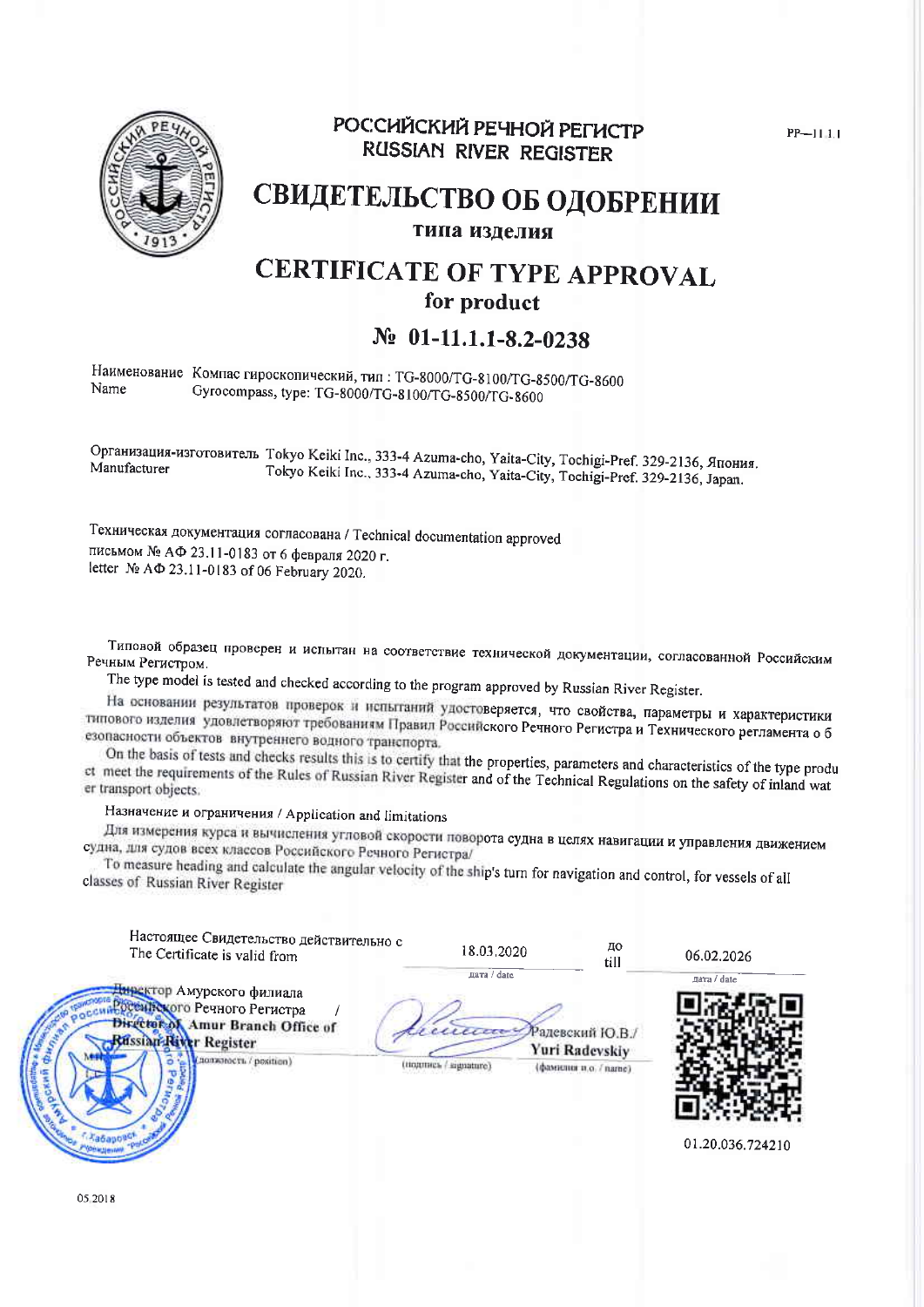#### Технические показатели / Technical data

Напряжение питания: 100/110/115/220 В переменного тока, 50/60 Гц; 24В постоянного тока. Потребляемая мощность: 290 Вт (максимальная). Степень защиты, обеспечиваемая оболочкой: IP20. Время приведения в меридиан: в пределах 4-х часов. Установившаяся погрешность показаний: не более 0,3 град. Скорость отработки следящей системы: 75 град/с (максимальная). Диапазон рабочих температур: для блоков DR-10/100/110, UD-10, HC-01: -15...+55°С; для остальных блоков: 0...+45 °С.

Power supply: 100/110/115/220V AC; 24V DC. Power consumption: 290W (max). IP grade: IP 20. Settling time: within 4 hours. Settled point error: less than 0,3 deg. Follow-up speed: 75 deg/s (max). Working temperature range: for the following units: DR-10/100/110, UD-10, HC-01: -15...+55°C: for other units:  $0...+45$  °C.

Настоящее Свидетельство об одобрении типа изделия не заменяет сертификат, выдаваемый на серийные материалы и изделия.

The Certificate of Type Approval for product does not substitute the Certificate for serial materials and products.

Настоящее Свидетельство об одобрении типа изделия теряет силу в предусмотренных Правилами Российского Речного Регистра и Техническим регламентом о безопасности объектов внутреннего водного транспорта случаях.

The Certificate of Type Approval for product becomes invalid in the cases stipulated by the Rules of Russian River Register and Technical Regulations on the safety of inland water transport objects.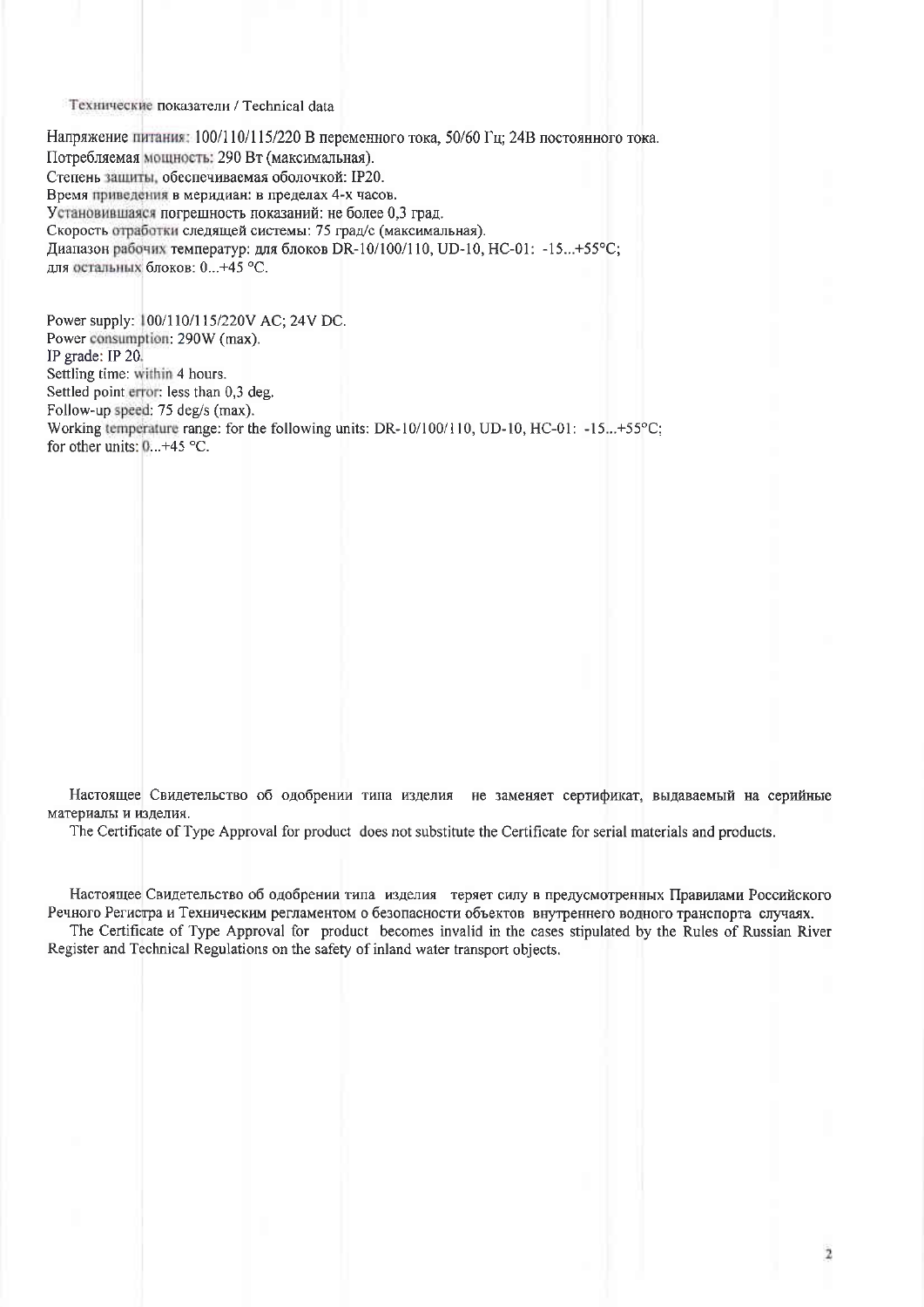

# РОССИЙСКИЙ РЕЧНОЙ РЕГИСТР RUSSIAN RIVER REGISTER ПРИЛОЖЕНИЕ К СВИДЕТЕЛЬСТВУ ОБ ОДОБРЕНИИ типа изделия № 01-11.1.1-8.2-0238

# ANNEX TO CERTIFICATE OF TYPE APPROVAL for product № 01-11.1.1-8.2-0238

### Спецификация / Systems List

| <b>TG-8000</b>                            |            |
|-------------------------------------------|------------|
| Состав изделия: / The system consists of: |            |
| Наименование блока / Name of unit         | Тип / Туре |
| 1. Основной блок / Master Compass Unit    | $MS-801-1$ |
| 2. Блок управления / Control Unit Type S  | $CB-801-1$ |
| 3. Блок управления / Control Unit Type D  | $CB-803-1$ |
| 4. Блок питания / Power Supply Unit       | PS-802-1   |

| ТG-8500 (HSC, для скоростных судов)<br>Состав изделия: / The system consists of: |            |  |
|----------------------------------------------------------------------------------|------------|--|
|                                                                                  |            |  |
| 1. Основной блок / Master Compass Unit                                           | MS-851-1   |  |
| 2. Блок управления / Control Unit Type S                                         | $CB-801-1$ |  |
| 3. Блок управления / Control Unit Type D                                         | CB-803-1   |  |
| 4. Блок питания / Power Supply Unit                                              | PS-802-1   |  |

| TG-8100                                        |            |  |
|------------------------------------------------|------------|--|
| Состав изделия: / The system consists of:      |            |  |
| Наименование блока / Name of unit              | Тип / Туре |  |
| 1. Основной блок / Master Compass Unit         | $MS-801-1$ |  |
| 2. Блок управления / Control Unit Type S (LED) | $CB-811-1$ |  |
| 3. Блок управления / Control Unit Type D (LED) | $CB-813-1$ |  |
| 4. Блок управления / Control Unit Type S (LCD) | $CB-821-1$ |  |
| 5. Блок управления / Control Unit Type D (LCD) | $CB-823-1$ |  |
| 6. Блок питания / Power Supply Unit            | PS-812-1   |  |

| ТG-8600 (НSC, для скоростных судов)<br>Состав изделия: / The system consists of: |            |  |
|----------------------------------------------------------------------------------|------------|--|
|                                                                                  |            |  |
| 1. Основной блок / Master Compass Unit                                           | MS-851-1   |  |
| 2. Блок управления / Control Unit Type S (LED)                                   | $CB-811-1$ |  |
| 3. Блок управления / Control Unit Type D (LED)                                   | $CB-813-1$ |  |
| 4. Блок управления / Control Unit Type S (LCD)                                   | $CB-821-1$ |  |